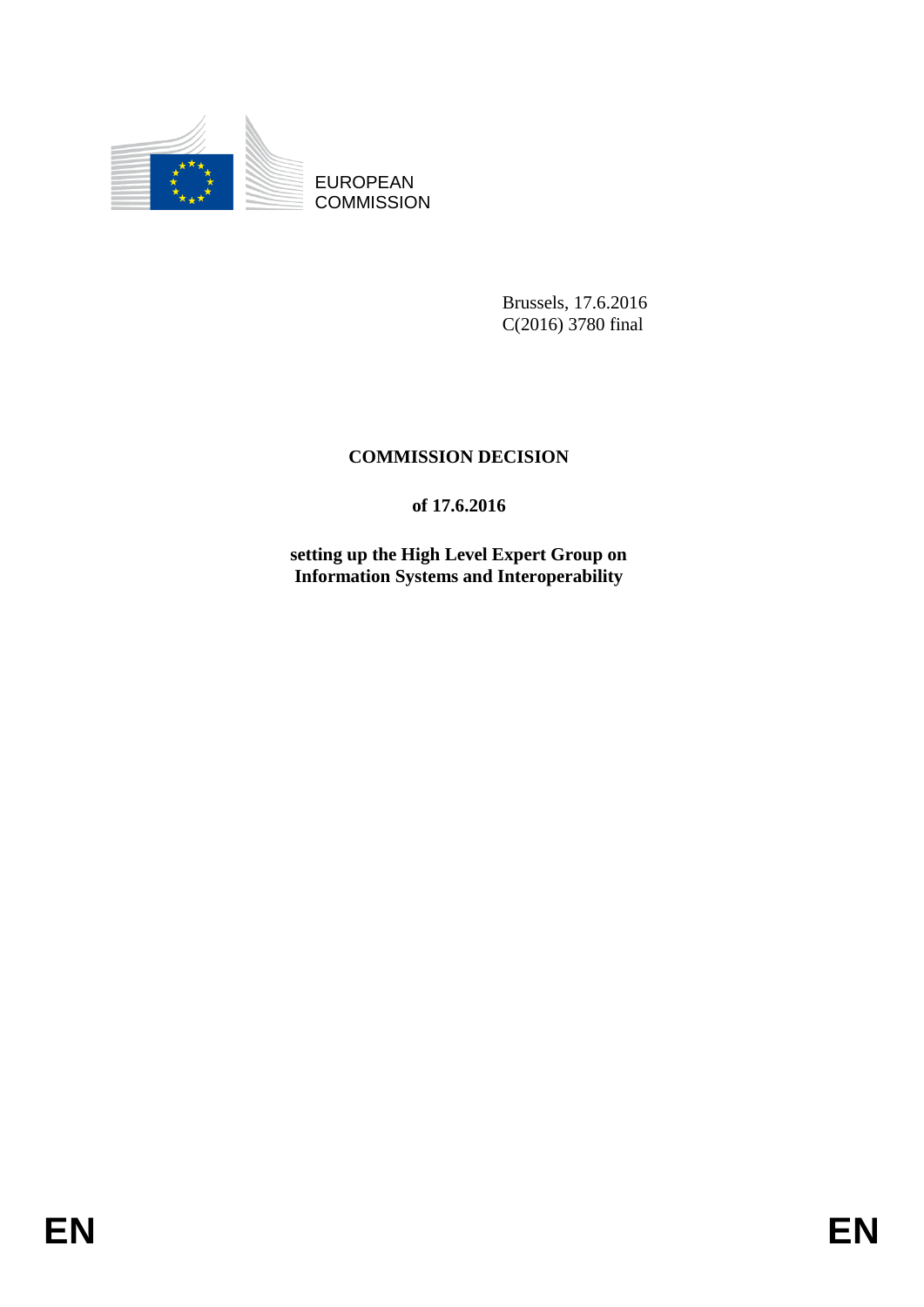### **COMMISSION DECISION**

#### **of 17.6.2016**

### **setting up the High Level Expert Group on Information Systems and Interoperability**

#### THE EUROPEAN COMMISSION,

Having regard to the Treaty on the Functioning of the European Union,

Whereas:

- (1) With a view to structurally improve the Union's data management architecture for border control and security in particular by addressing the current shortcomings and knowledge gaps of information systems at Union level, in accordance with the Communication from the Commission to the European Parliament and the Council entitled 'Stronger and Smarter Information Systems for Borders and security<sup>1</sup>, the Commission needs to call upon the expertise of high level experts in an advisory body.
- (2) It is therefore necessary to set up a group of high level experts in the field of Information Systems and Interoperability and to define its tasks and its structure.
- (3) The group should help to develop a joint strategy to make data management in the Union more effective and efficient, in full respect of data protection requirements, to better protect its external borders and enhance its internal security. The group should take a broad and comprehensive perspective on border management and law enforcement, taking into account the relevant customs authorities' roles, responsibilities and systems.
- (4) The group should be composed of the Member States' competent authorities, the competent authorities from the associated members of the Schengen Area which are not members of the European Union, the European Agency for the operational management of large-scale IT systems in the area of freedom, security and justice (eu-LISA), the European Agency for the Management of Operational Cooperation at the External Borders of the Member States of the European Union (Frontex), the European Union Agency for Fundamental Rights (FRA), the European Asylum Support Office (EASO), the European Police Office (Europol) and the Counter-Terrorism Coordinator (CTC).
- (5) Rules on disclosure of information by members of the group should be laid down.
- (6) Personal data should be processed in accordance with Regulation (EC) No 45/2001 of the European Parliament and of the Council<sup>2</sup>.
- (7) This Decision should apply until 31 December 2017. The Commission will in due time consider the advisability of an extension.

 $\mathbf{1}$ <sup>1</sup> Commission Communication of 6 April 2016 on Stronger and Smarter Information Systems for Borders and Security – COM(2016) 2015.

<sup>&</sup>lt;sup>2</sup> Regulation (EC) No 45/2001 of the European Parliament and of the Council of 18 December 2000 on the protection of individuals with regard to the processing of personal data by the Community institutions and bodies and on the free movement of such data (OJ L 8, 12.1.2001, p. 1).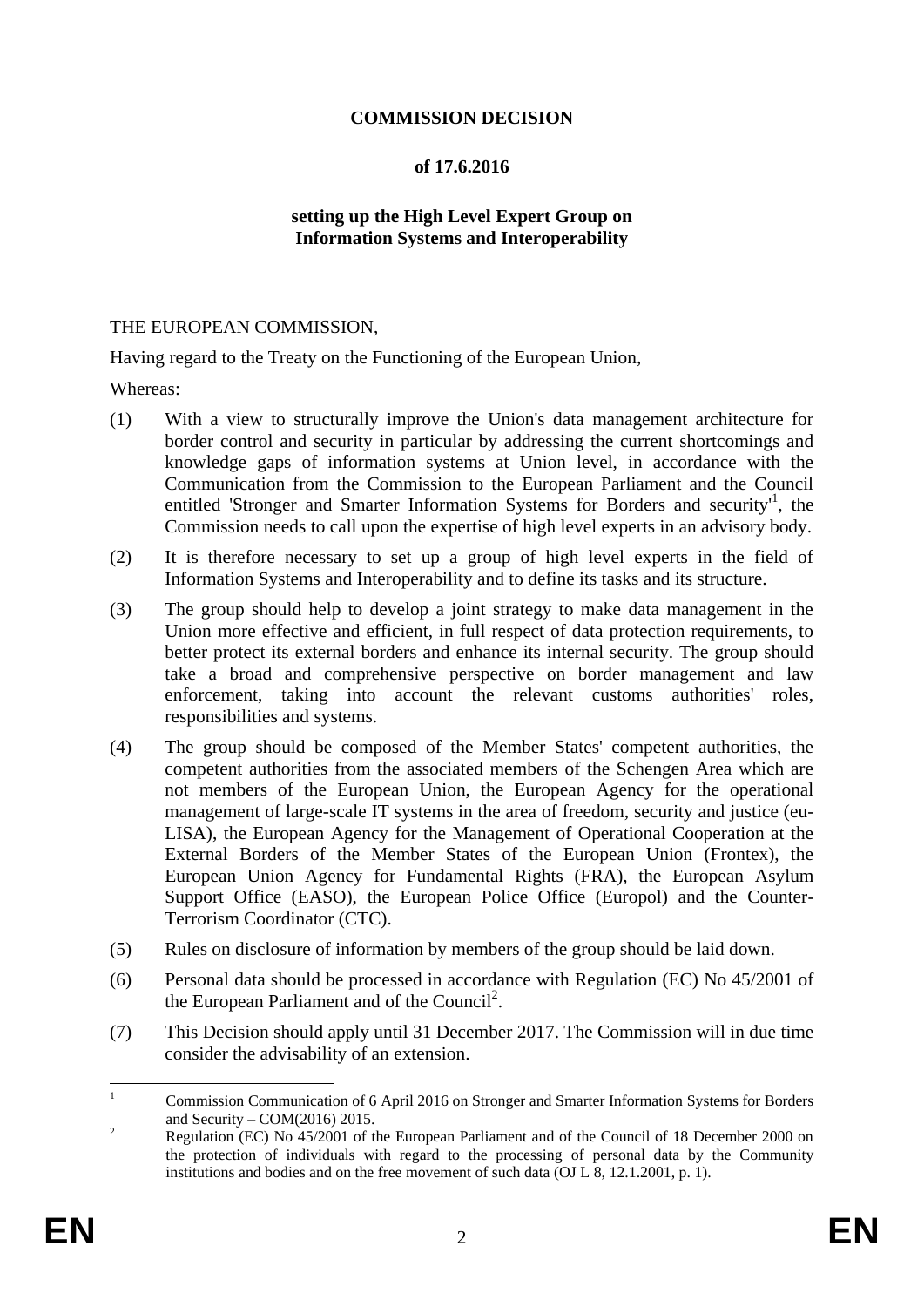#### *Article 1*

#### **Subject matter**

The High Level Expert Group on Information Systems and Interoperability ('the group') is hereby set up.

### *Article 2*

#### **Tasks**

The tasks of the group shall be:

- (a) to give advice and assist the Commission in order to achieve the interoperability and interconnection of information systems and data management for border management and security;
- (b) to develop an overall strategic vision on the interoperability and interconnection of information systems and on a more effective and efficient data management for border management and security in the Union, including suggestions of concrete follow up actions for the Commission for the short, medium and long term to better protect its external borders and enhance its internal security through enhanced information sharing;
- (c) to establish cooperation and coordination between the Commission and Member States on questions relating to the implementation of Union legislation on the interoperability and interconnection of information systems and data management for border management and security in the Union.

#### *Article 3*

#### **Membership**

- (1) The group shall be composed of Member States' competent authorities, the competent authorities from the associated members of the Schengen Area which are not members of the European Union, the European Agency for the operational management of large-scale IT systems in the area of freedom, security and justice (eu-LISA), the European Agency for the Management of Operational Cooperation at the External Borders of the Member States of the European Union (Frontex), the European Union Agency for Fundamental Rights (FRA), the European Asylum Support Office (EASO), the European Police Office (Europol) and the Counter-Terrorism Coordinator (CTC).
- (2) The members of the group shall nominate high level representatives. Each of the high level representatives may be accompanied by one expert in information exchange in order to ensure a high level of technical expertise.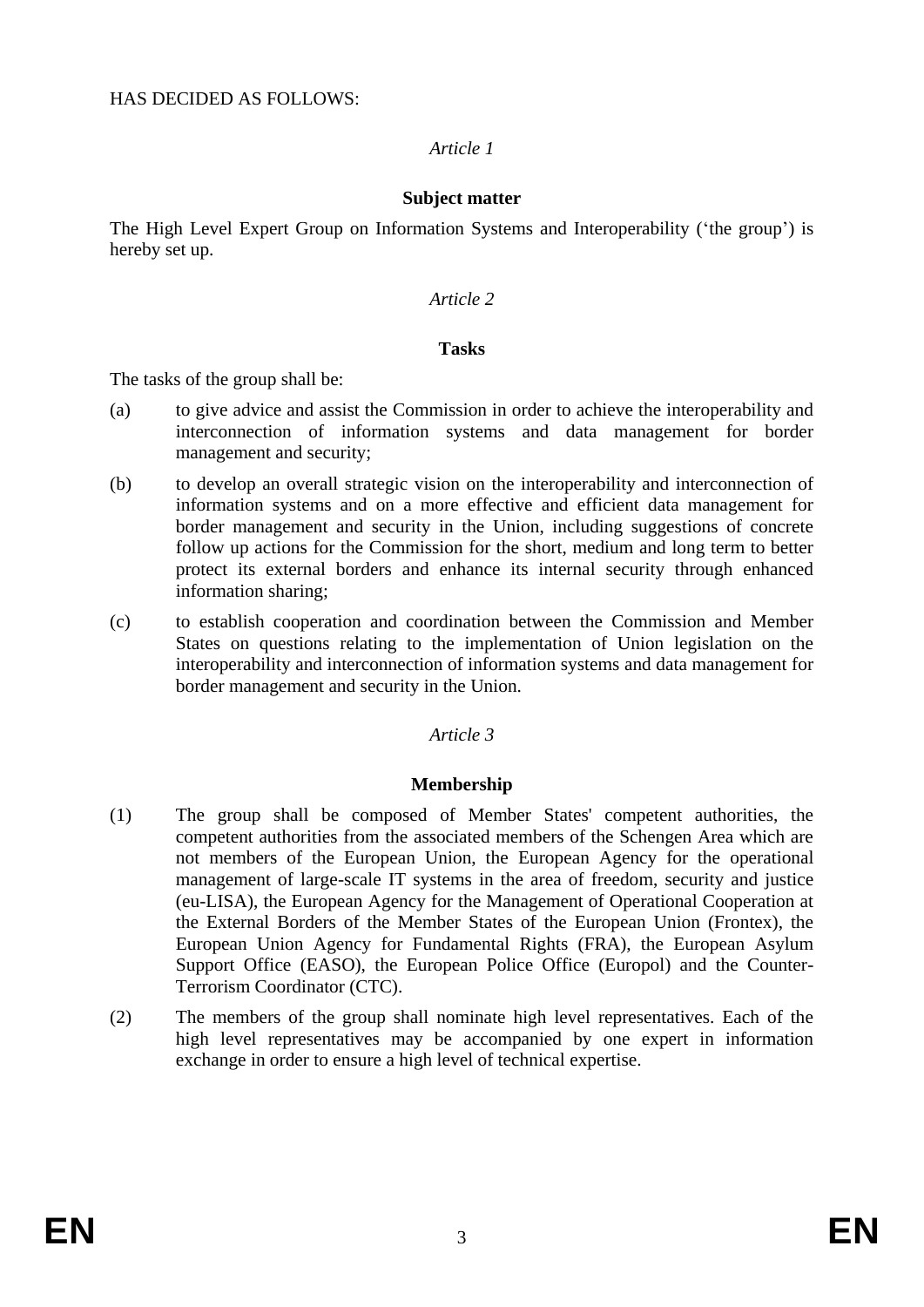### *Article 4*

## **Chair**

The group shall be chaired by the Director General of Directorate General for Migration and Home Affairs of the Commission.

### *Article 5*

### **Operation**

- (1) The group shall act at the request of its chairman in compliance with the Commission's horizontal rules for expert groups ('the horizontal rules').<sup>3</sup>
- (2) The meetings of the group shall, in principle, be held in Brussels.
- (3) The Directorate General for Migration and Home Affairs of the Commission ('DG HOME') shall provide secretarial services. Commission officials from other directorates with an interest in the proceedings may attend meetings of the group and its sub-groups.
- (4) In agreement with DG HOME, the group may, by simple majority of its members, decide that deliberations shall be public.
- (5) Minutes on the discussion on each point on the agenda and on the opinions delivered by the group shall be meaningful and complete. Minutes shall be drafted by the secretariat under the responsibility of the Chair.
- (6) The group shall adopt its opinions, recommendations or reports by consensus. In the event of a vote, the outcome of the vote shall be decided by simple majority of the members. Members who have voted against shall have the right to have a document summarising the reasons for their position annexed to the opinions, recommendations or reports.

## *Article 6*

#### **Sub-groups**

- (1) DG HOME may set up sub-groups for the purpose of examining specific questions on the basis of terms of reference defined by the Commission. Sub-groups shall operate in compliance with the horizontal rules and shall report to the group. They shall be dissolved as soon as their mandate is fulfilled.
- (2) The members of the group shall nominate representatives for each subgroup.

## *Article 7*

## **Invited experts**

The chairman of the group may invite experts with specific expertise with respect to a subject matter on the agenda to take part in the work of the group or sub-groups on an ad hoc basis.

 $\overline{3}$ 

C(2016) 3301.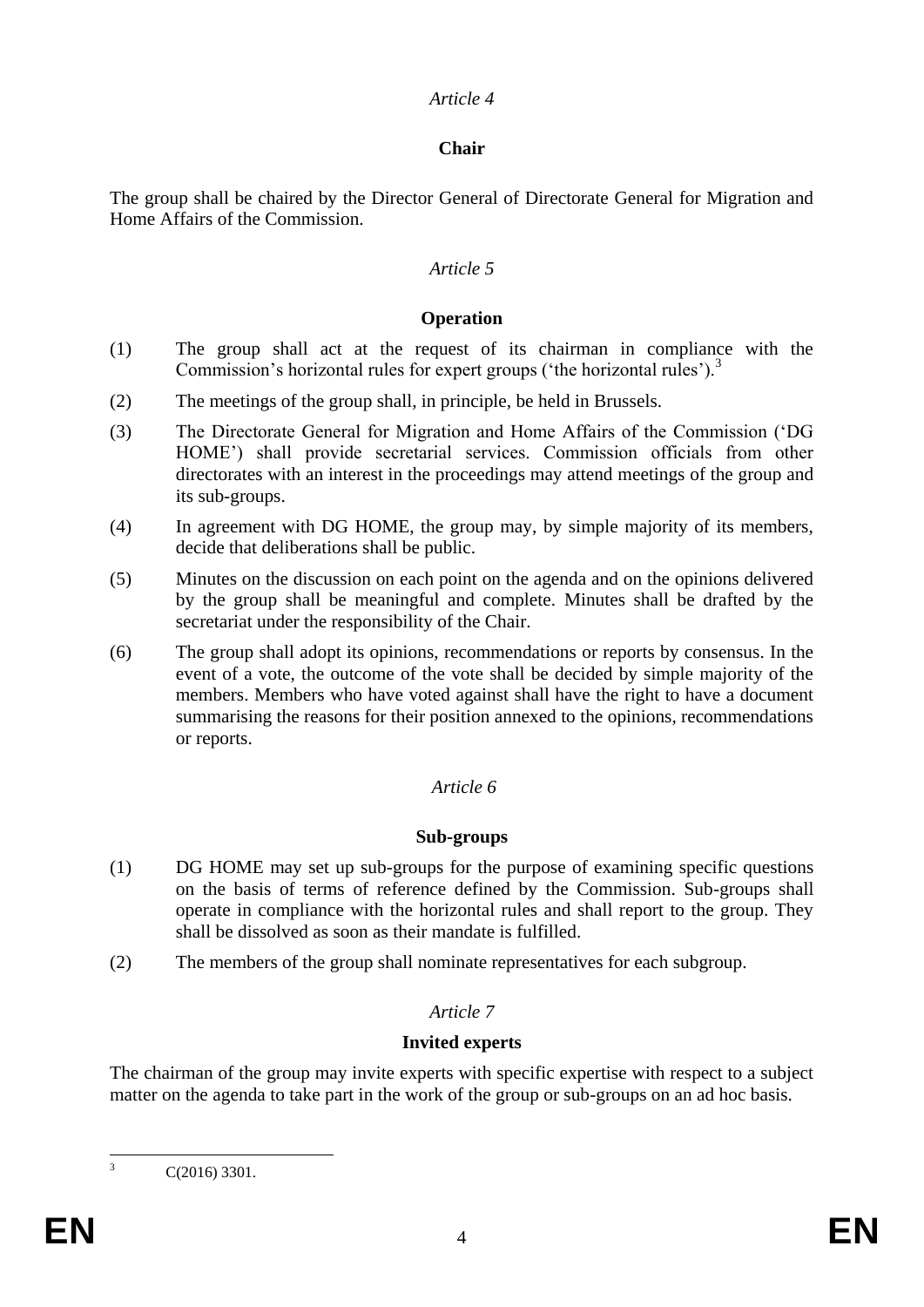#### *Article 8*

#### **Observers**

- (1) Individuals, organisations and public bodies may be granted an observer status, in compliance with the horizontal rules, by direct invitation from the Chair.
- (2) Organisations/public entities appointed as observers shall nominate their representatives.
- (3) Observers and their representatives may be permitted by the Chair to take part in the discussions of the group and provide expertise. However, they shall not have voting rights and shall not participate in the formulation of recommendations or advice of the group.

#### *Article 9*

#### **Rules of procedure**

On a proposal by and in agreement with DG HOME the group shall adopt its rules of procedure by simple majority of its members, on the basis of the standard rules of procedure for expert groups, in compliance with the horizontal rules.

#### *Article 10*

#### **Professional secrecy and handling of classified information**

Members of the group and their representatives, as well as invited experts and observers, shall comply with the obligations of professional secrecy laid down by the Treaties and their implementing rules, as well as with the Commission's rules on security regarding the protection of Union classified information laid down in Commission Decisions (EU, Euratom)  $2015/443^4$  and  $2015/444^5$ . Should they fail to respect these obligations, the Commission may take all appropriate measures.

## *Article 11*

#### *Transparency*

- (1) The group and its sub-groups shall be registered in the Register of Commission expert groups and other similar entities ('the Register of expert groups').
- (2) As concerns composition, the name of the members, including the Member States' authorities, as well as of the observers shall be published on the Register of expert groups.
- (3) All relevant documents, including the agendas, the minutes and the participants' submissions, shall be made available either on the Register of expert groups or via a link from that Register to a dedicated website, where this information can be found. Access to dedicated websites shall not be submitted to user registration or any other restriction. In particular, the agenda and other relevant background documents shall be published in due time ahead of the meeting, followed by timely publication of minutes. Exceptions to publication shall only be foreseen where it is deemed that

 $\overline{A}$ <sup>4</sup> Commission Decision (EU, Euratom) 2015/443 of 13 March 2015 on Security in the Commission (OJ L 72, 17.3.2015, p. 41).

 $\frac{5}{2}$  Commission Decision (EU, Euratom) 2015/444 of 13 March 2015 on the security rules for protecting EU classified information (OJ L 72, 17.3.2015, p. 53).